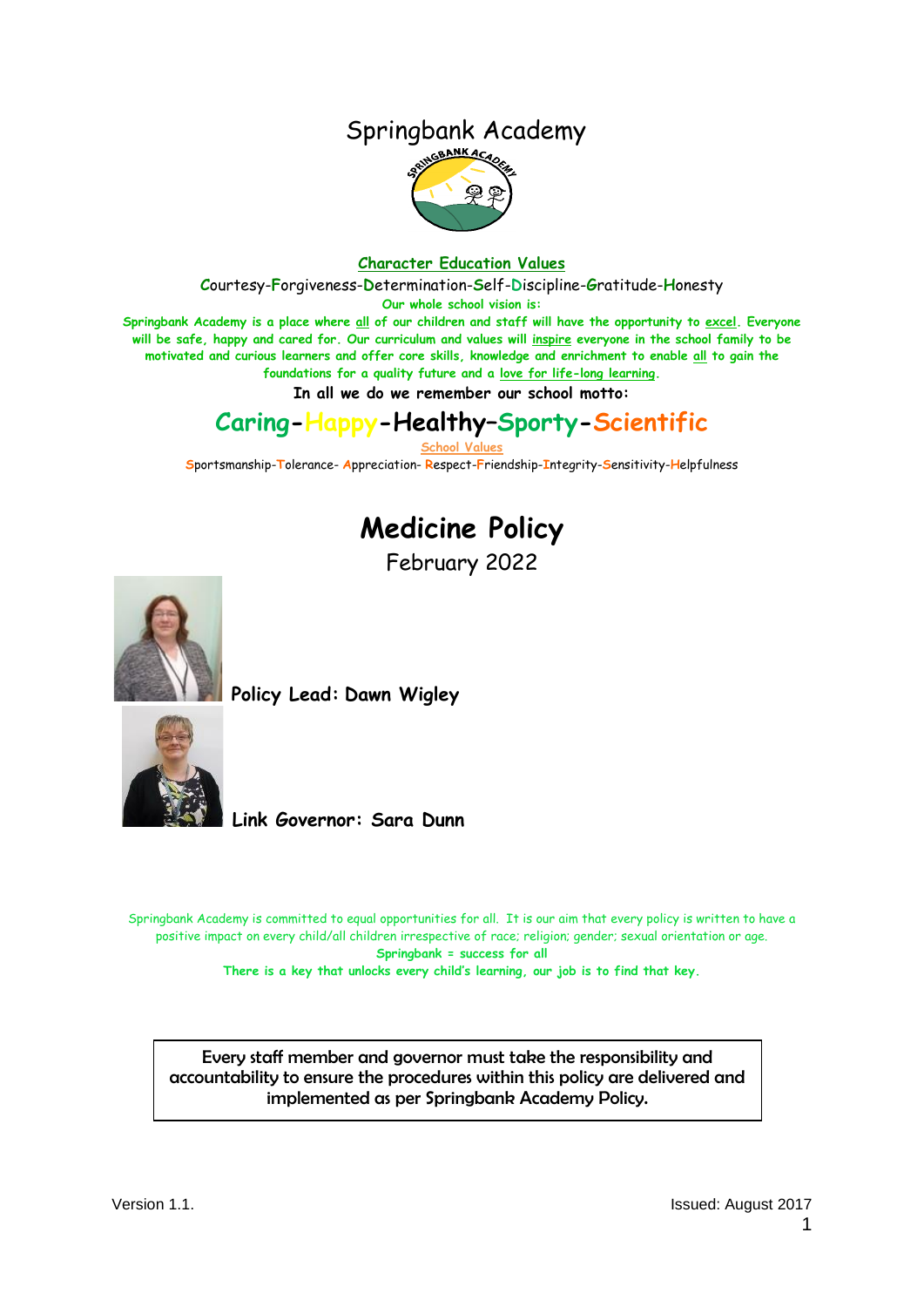

Springbank Academy

# **Medicine Policy**

| Head Teacher Signature: | J Vaccarí     |
|-------------------------|---------------|
| Date Adopted:           | October 2017  |
| <b>Review Date:</b>     | February 2022 |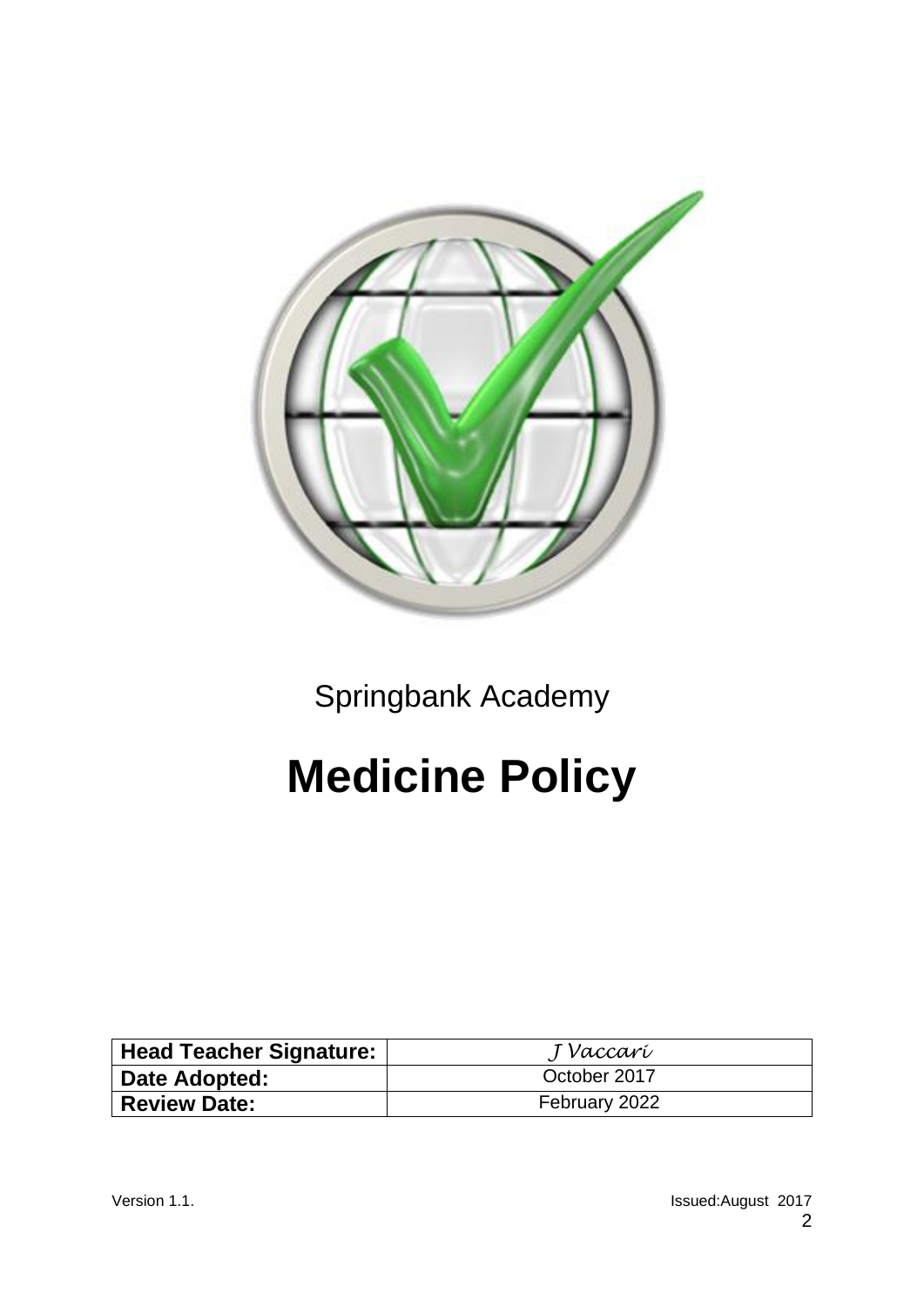# **Contents**

| Guidelines for Managing Hypoglycaemia (Hypo's or Low Blood Sugar) in Pupils who have          |    |
|-----------------------------------------------------------------------------------------------|----|
|                                                                                               |    |
|                                                                                               |    |
|                                                                                               |    |
|                                                                                               |    |
|                                                                                               | 12 |
|                                                                                               |    |
|                                                                                               |    |
|                                                                                               |    |
|                                                                                               |    |
|                                                                                               |    |
|                                                                                               |    |
| Request for Child to Carry Medication  Error! Bookmark not defined.                           |    |
| Administration of Medicines Record Form (Class 1 and 2 Drugs) Error! Bookmark not<br>defined. |    |
| Permission Letter for Administration of Medicines  Error! Bookmark not defined.               |    |
|                                                                                               |    |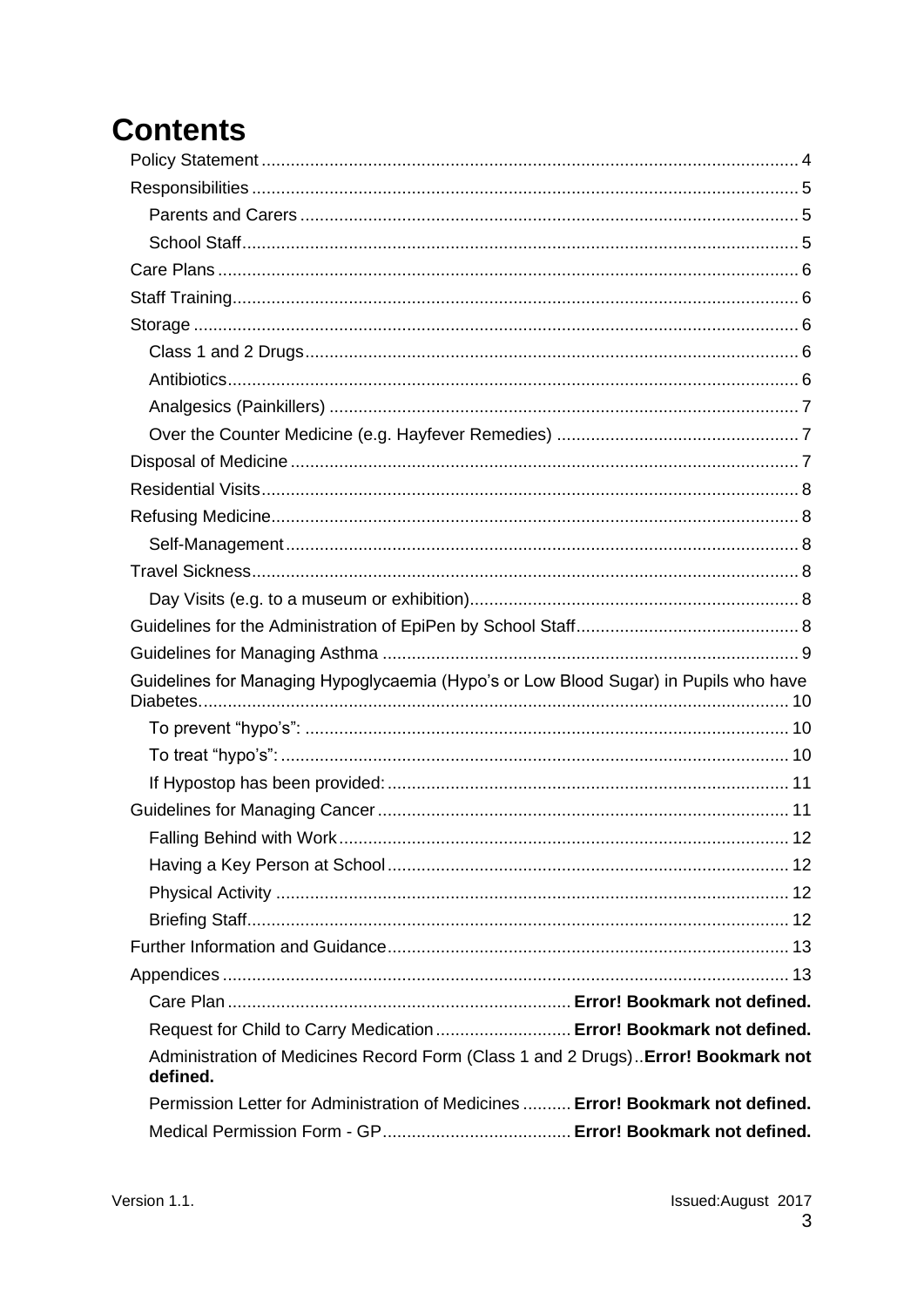### <span id="page-3-0"></span>**Policy Statement**

This school is an inclusive community that aims to support and welcome pupils with medical conditions.

This school aims to provide all pupils with medical conditions the same opportunities as others at school. We will help to ensure they can:

- Be healthy
- Stay safe
- Enjoy and achieve
- Make a positive contribution
- Achieve economic well-being

The school ensures all staff understand their duty of care to children and young people in the event of an emergency.

All staff feel confident in knowing what to do in an emergency.

This school understands that certain medical conditions are serious and can be potentially life threatening, particularly if ill managed or misunderstood. Such medical conditions identified under the Children and Families Act 2014 are:

- Asthma
- Cancer
- Diabetes
- Epilepsy

This school understands the importance of medication being taken as prescribed.

Staff understand the common medical conditions that affect children at this school. Staff receive training on the impact medical conditions can have on pupils.

The aim of this policy is to effectively support individual children with medical needs and to enable pupils to achieve regular attendance. This has been revised within the Children and Families Act 2014 and follows all legal requirements.

If your child sustains an injury at home please ensure you take your child to your local Accident and Emergency or GP. We will deal with first aid issues that occur on site.

Where a child has a long term medical need a written care plan will be drawn up with the parent / carer and health professionals/school's health and well-being officer.

The parent / carer must inform the school or setting (after school club etc.) about any particular needs before a child is admitted or when a child first develops a medical need. A care plan will be drawn up. The school and the setting need separate notifications.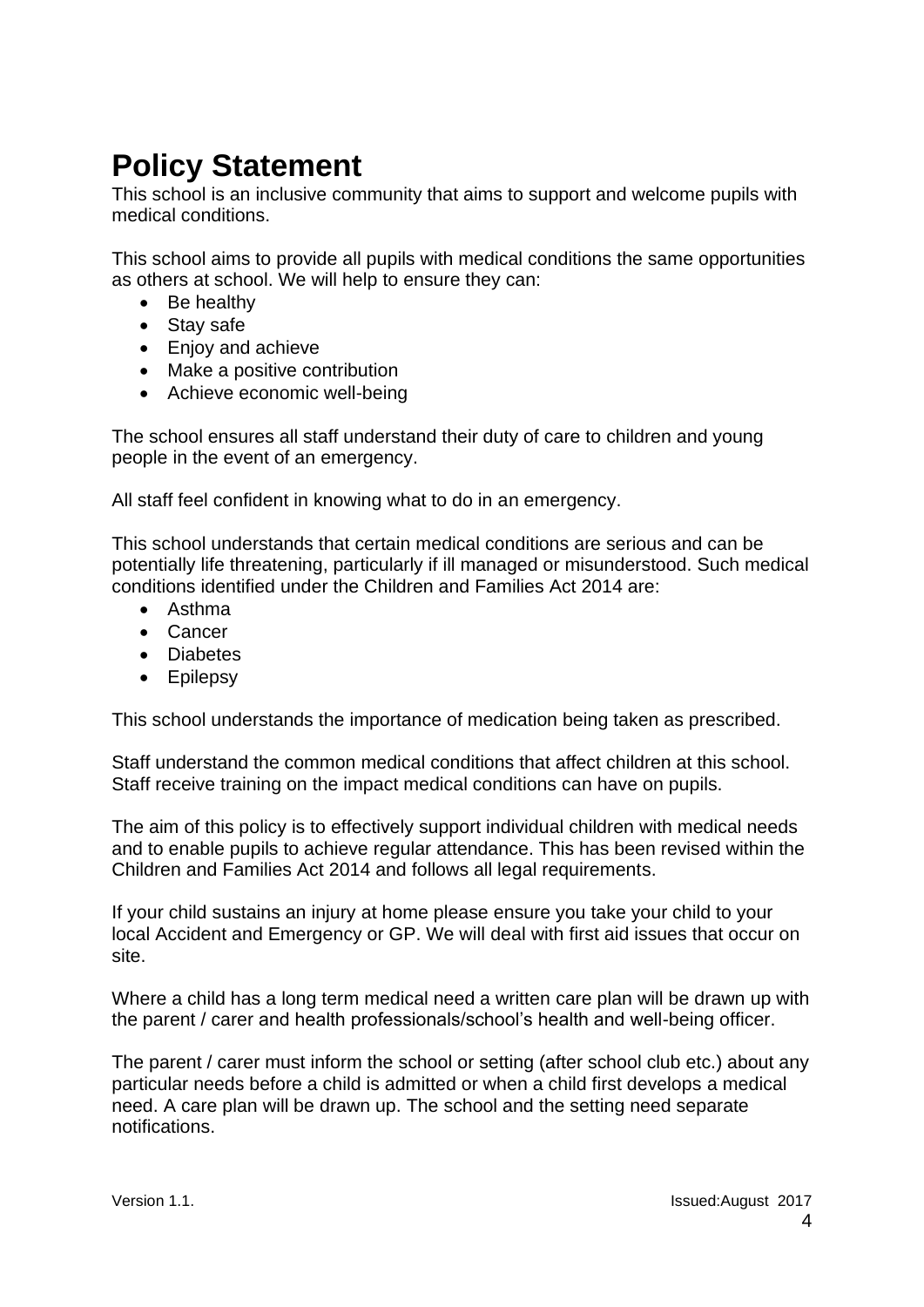The National Curriculum [in England: Framework for Key Stages 1 to 4](https://www.gov.uk/government/publications/national-curriculum-in-england-framework-for-key-stages-1-to-4/the-national-curriculum-in-england-framework-for-key-stages-1-to-4#inclusion) emphasises the importance of providing effective learning opportunities for all pupils within the section on inclusion.

# <span id="page-4-0"></span>**Responsibilities**

### <span id="page-4-1"></span>**Parents and Carers**

If the school staff agree to administer medication on short term or occasional basis, the parent / carer are required to complete a consent form. **Verbal instructions cannot be accepted.**

If pupils are self-administering medication in school on a regular basis, a completed consent form is still required form the parent / carer.

For administration of emergency medication, a care plan must be completed by the parent / carer in conjunction with school nurse and/or school staff. Minor changes to the care plan can be made if signed and dated by the parent / carer. If however, changes are major, a new care plan must be completed. Care plans should be reviewed annually (as a minimum).

The parent / carer needs to ensure there is sufficient medication and that the medication is in date. The parent / carer must replace the supply of medication at the request of relevant school/health professional. Medication should be provided in an original container with the following, clearly shown on the label:

- Child's name and date of birth
- Name and strength of medication
- Dose
- Expiry dates whenever possible
- Dispensing date/pharmacist details

### <span id="page-4-2"></span>**School Staff**

Some teaching unions advise school staff not to administer medication to pupils, the unions also accept that sometimes it is done; if so they advise that the teacher has access to information and training that that appropriate insurance is in place. In practice, Head Teachers may agree that medication will be administered or allow supervision of self-administration to avoid children losing teaching time by missing school.

Each request will be considered on individual merit and school staff have the right to refuse to be involved. It is important that school staff who agree to administer medication understand the basic principles and legal liabilities involved and have confidence in dealing with any emergency situations that may arise. Regular training relating to emergency medication and relevant medical conditions should be undertaken.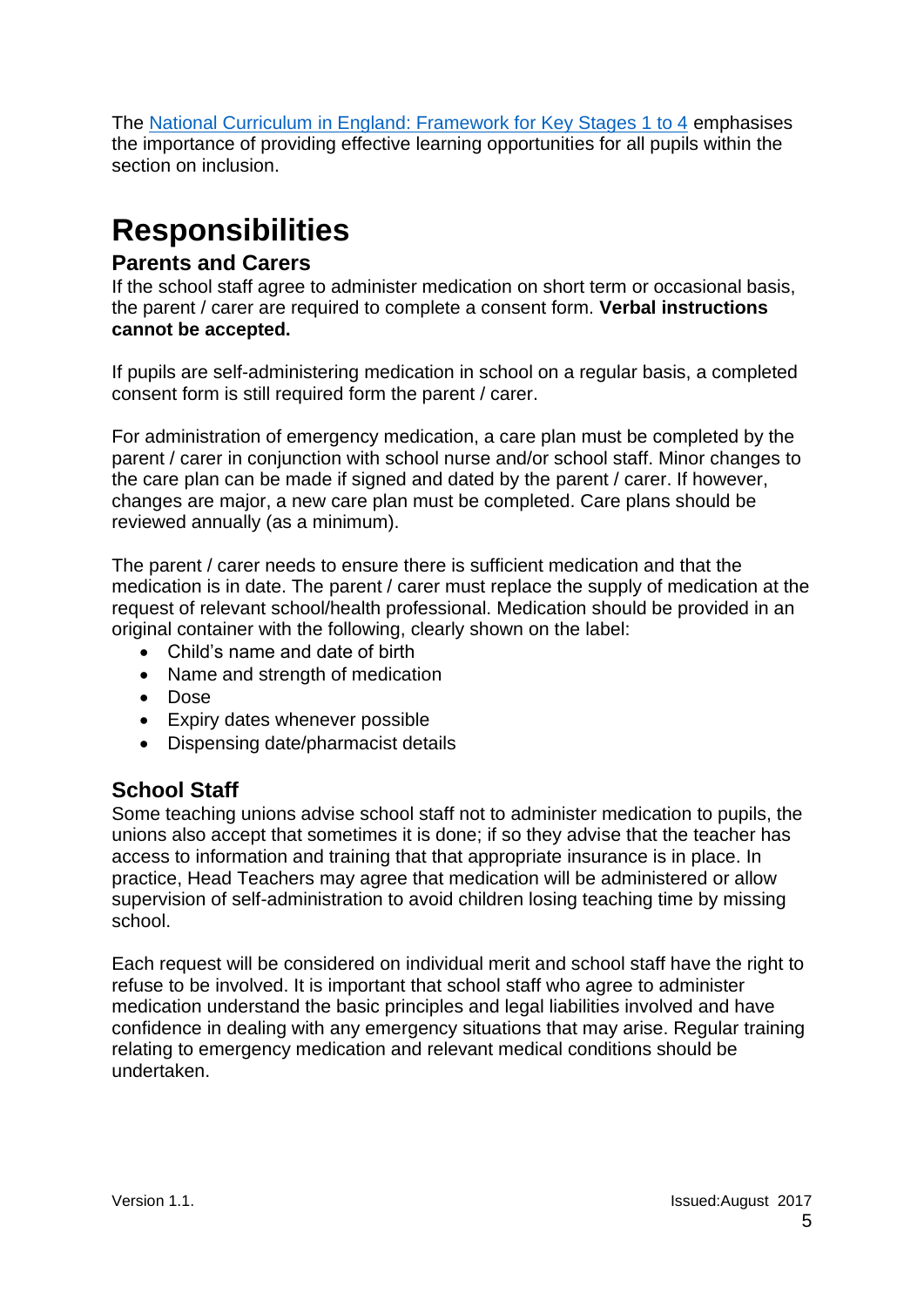# <span id="page-5-0"></span>**Care Plans**

The care plan should be completed by the parent / carer, designated school staff who have volunteered and/or school nurse. It should include the following information;

- Details of a child's condition
- Special requirements e.g. dietary needs, pre-activity precautions and any side effects of the medication
- What constitutes an emergency
- What action to take in an emergency
- What not to do in the event of an emergency
- Who to contact in an emergency
- The role the staff can play

An example care plan is in appendix 1.

### <span id="page-5-1"></span>**Staff Training**

When training is delivered to school staff, the school must ensure that a training record is completed for inclusion in health and safety records. This will be primarily appropriate for the use of EpiPens (for allergies), although other conditions / procedures may also be included from time to time. This is for both insurance and audit purposes.

## <span id="page-5-2"></span>**Storage**

When items need to be available for emergency use, e.g. asthma pumps and EpiPens, they may be kept in the medical room or area designated (e.g. reception) according to the size/layout of the building, or with the pupil, as appropriate. It is not necessary for a locked cupboard to be used, but such items should be easily available for the use of pupils and/or staff.

When prescription items are held by the school for administration by school staff they are stored in a fixed lockable cupboard/cabinet, with restricted access to keys.

### <span id="page-5-3"></span>**Class 1 and 2 Drugs**

When Class 1 and 2 drugs (primarily "Ritalin" prescribed for Attention Deficit Syndrome) are kept on the school premises, a written stock record is also required in order to comply with the Misuse of Drugs Act legislation. This should detail the quantities kept and administered, taken and returned on any educational visit and returned to the parent / carer, e.g. at the end of term. These drugs are kept in a locked cabinet within a room with restricted access (staff only).

### <span id="page-5-4"></span>**Antibiotics**

The parent / carer will be encouraged to ask the GP to **prescribe an antibiotic** which can be **given outside of school hours wherever possible**. Most antibiotic medication will not need to be administered during school hours. Twice daily doses should be given in the morning before school and in the evening. Three times a day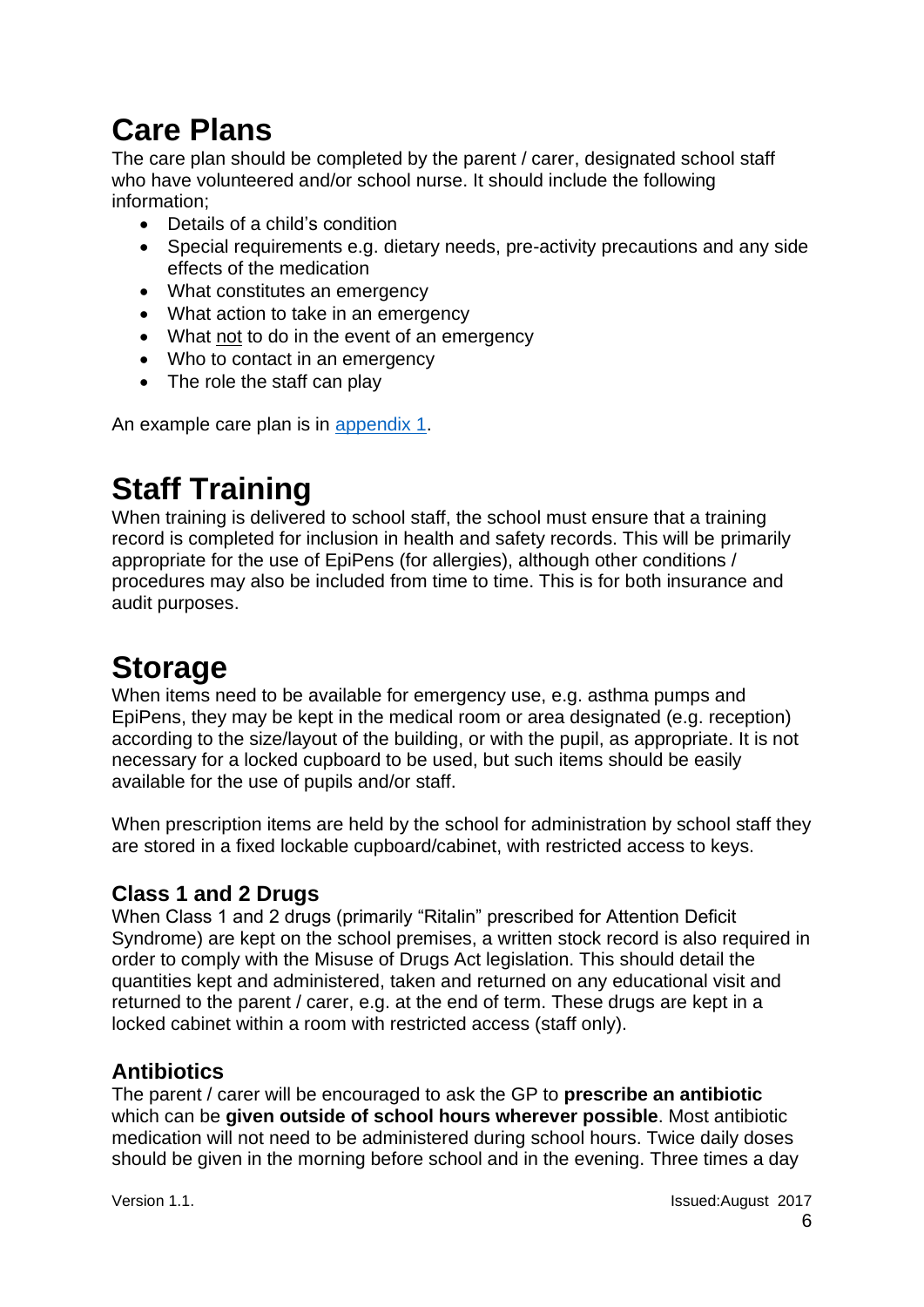doses can normally be given in the morning before school, immediately after school (provided this is possible) and at bedtime.

It should normally only be necessary to give antibiotics in school if the dose needs to be given four times a day, in which case a dose is needed at lunchtime. The parent / carer must complete the consent form and confirm that the child is not known to be allergic to the antibiotic. The antibiotic should be brought into school in the morning and taken home again after school each day by the parent / carer. (Older children may bring in and take home their own antibiotics if considered appropriate by the parent / carer and teachers). Whenever possible the first dose of the course, and ideally the second dose, should be administered by the parent / carer.

All antibiotics must be clearly labelled with the child's name, the name of the medication, the dose and the date of dispensing. In school the antibiotics should be stored in a secure cupboard or where necessary in a refrigerator. Many of the liquid antibiotics need to be stored in a refrigerator  $-$  if so; this will be stated on the label.

Some antibiotics must be taken at a specific time in relation to food. Again this will be written on the label, and the instructions on the label must be carefully followed.

Tablets or capsules must be given with a glass of water. The dose of a liquid antibiotic must be carefully measured in an appropriate medicine spoon, pot or syringe provided by the parent / carer.

The appropriate records must be made. If the child does not receive a dose, for whatever reason, the parent / carer must be informed that day.

### <span id="page-6-0"></span>**Analgesics (Painkillers)**

For pupils who regularly need analgesia (e.g. for migraine), an individual supply of their analgesic will be kept in school. It is recommended that school does **not** keep stock supplies of analgesics e.g. paracetamol (in the form of soluble), for potential administration to any pupil. Written consent from the parent / carer must be in place.

#### **Children will never be given aspirin or any medicines containing aspirin.**

### <span id="page-6-1"></span>**Over the Counter Medicine (e.g. Hayfever Remedies)**

These will be accepted only in exceptional circumstances, and be treated in the same way as prescribed medication. The parent / carer must clearly label the container with child's name, dose and time of administration and complete a consent form.

### <span id="page-6-2"></span>**Disposal of Medicine**

<span id="page-6-3"></span>The parent / carer is responsible for ensuring that date expired medicines are returned to a pharmacy for safe disposal. They should collect medicines held by the school at the end of each term.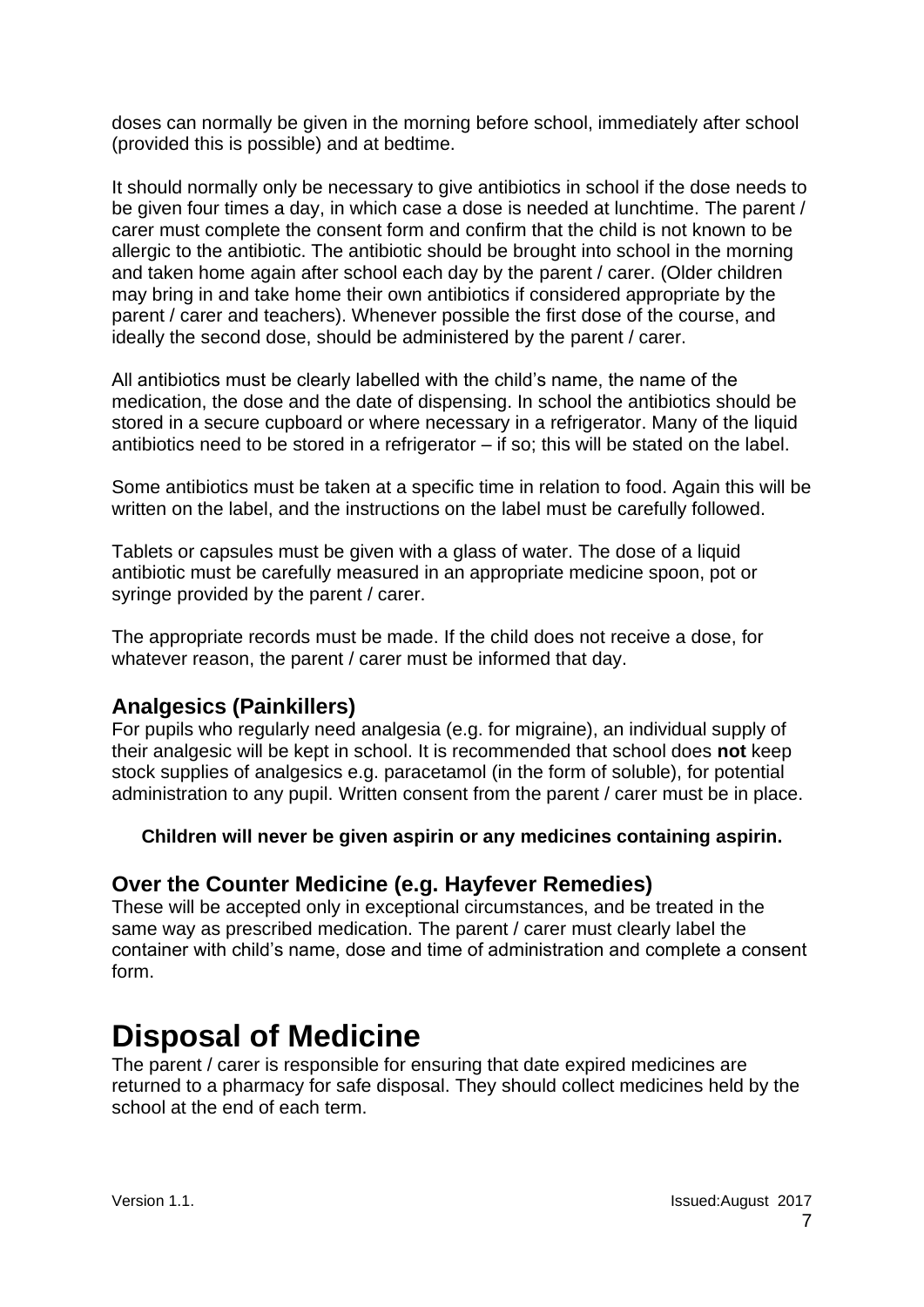# **Residential Visits**

On occasion it may be necessary for us to administer an "over the counter" medicine in the event of a pupil suffering from a minor ailment, such as a cold or sore throat while away on an educational visit. In this instance the Parental Consent Form (EV4) will provide an "if needed" authority, which should be confirmed by phone call from the group leader to the parent/carer when this is needed. A written record must also be kept with the visit documentation.

# <span id="page-7-0"></span>**Refusing Medicine**

When a child refuses medicine the parent / carer should be informed the same day and be recorded accordingly. Staff will not force a child to take any medicine.

### <span id="page-7-1"></span>**Self-Management**

Children are encouraged to take responsibility for their own medicine from an early age. A good example of this is children keeping their own asthma reliever.

## <span id="page-7-2"></span>**Travel Sickness**

In the event of a pupil suffering from travel sickness (by coach or public transport) the following procedure may apply:

### <span id="page-7-3"></span>**Day Visits (e.g. to a museum or exhibition)**

The pupil will be given the appropriate medication before leaving home, and when a written consent is received they may be given a further dose before leaving the venue for the return journey (in a clearly marked sealed envelope with child's details, contents and time of medication). Medication is to be kept with a named member of staff and the consent is signed by that staff member before inclusion in the visit documentation.

### <span id="page-7-4"></span>**Guidelines for the Administration of EpiPen by School Staff**

An EpiPen is a preloaded pen device, which contains a single measured does of adrenaline (also known as epinephrine) for administration in cases of severe allergic reaction. An EpiPen is safe, and even if given inadvertently it will not do any harm. It is not possible to give too large a dose from one dose used correctly in accordance with the care plan.

An EpiPen will only be administered by school staff that have volunteered and have been designated as appropriate by the Head Teacher and has received the appropriate training.

• There should be an individual care plan and consent form in place for each child – these should be readily available.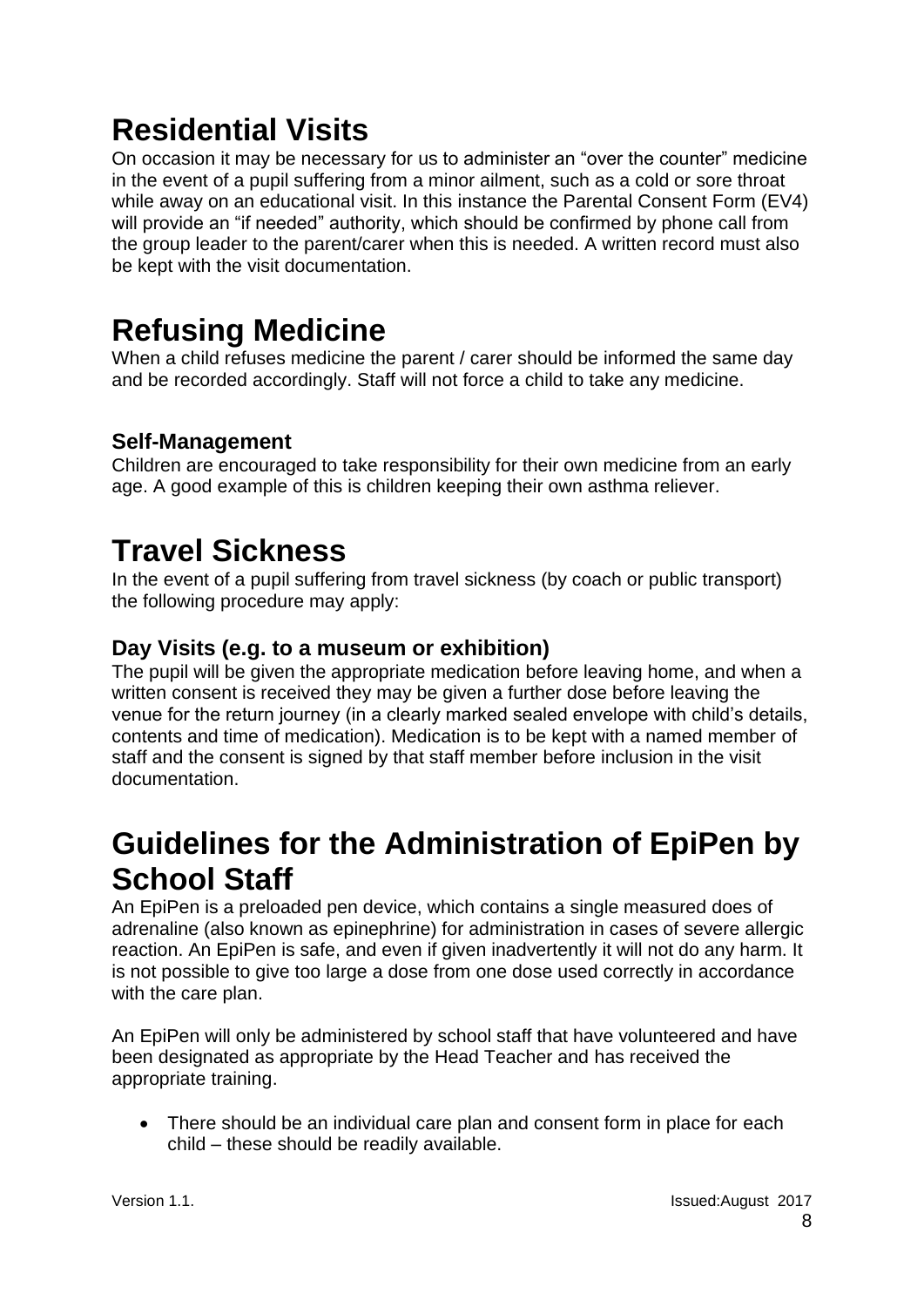- Ensure that the EpiPen is in date. The EpiPen should be stored at room temperature and protected from heat and light. It should be kept in the original named box.
- The EpiPen should be readily accessible for use in an emergency and where children are of an appropriate age; the EpiPen can be carried on their person.
- Expiry dates and discolouration of contents should be checked termly.
- The use of the EpiPen must be recorded on the child's care plan with; time, date and full signature of the person who administered the EpiPen.
- Once the EpiPen is administered, a 999 call must be made immediately. If two people are present, the 999 call should be made at the same time of administering the EpiPen. The used EpiPen must be given to the ambulance personnel. It is the parent / carers' responsibility to renew the EpiPen before the child returns to school.
- If the child leaves the school site e.g. school trips, the EpiPen must be readily available.

### <span id="page-8-0"></span>**Guidelines for Managing Asthma**

People with asthma have airways which narrow as a reaction to various triggers, the narrowing or obstruction of the airways causes difficulty in breathing and can usually be alleviated with medication taken via an inhaler. Inhalers are generally safe, and if an inhaler was taken inadvertently it is unlikely there would be any adverse effects,

- If school staff are assisting children with their inhalers a consent form from the parent / carer must be in place. Individual care plans need only be in place if children have severe asthma which may result in a medical emergency.
- Inhalers **must** be readily available when children need them. Pupils should be encouraged to carry their own inhalers. If the pupil is too young or immature to take responsibility for their inhaler, it should be stored in a readily accessible safe place e.g. the classroom. Individual circumstances need to be considered e.g. in small school inhalers may be kept in the school office.
- It would be considered helpful if the parent / carer could supply a spare inhaler for children who carry their own inhalers. This could be stored safely at school in case the original inhaler is accidently left at home of the child loses it whilst at school. This inhaler must have an expiry date beyond the end of the school year.
- All inhalers should be labelled with the child's name.
- Some children, particularly the younger ones, may use a spacer device with their inhaler; this also needs to be labelled with their name. The spacer device needs to be sent home at least once a term for cleaning.
- School staff should take appropriate disciplinary action if the owner or other pupils misuse inhalers.
- The parent / carer should be responsible for renewing out of date and empty inhalers.
- The parent / carer should be informed if a child is using the inhaler excessively.
- Physical activities will benefit pupils with asthma, but they may need to use their inhaler 10 minutes before exertion. The inhaler **must** be available during PE and games. If pupils are unwell they should not be forced to participate.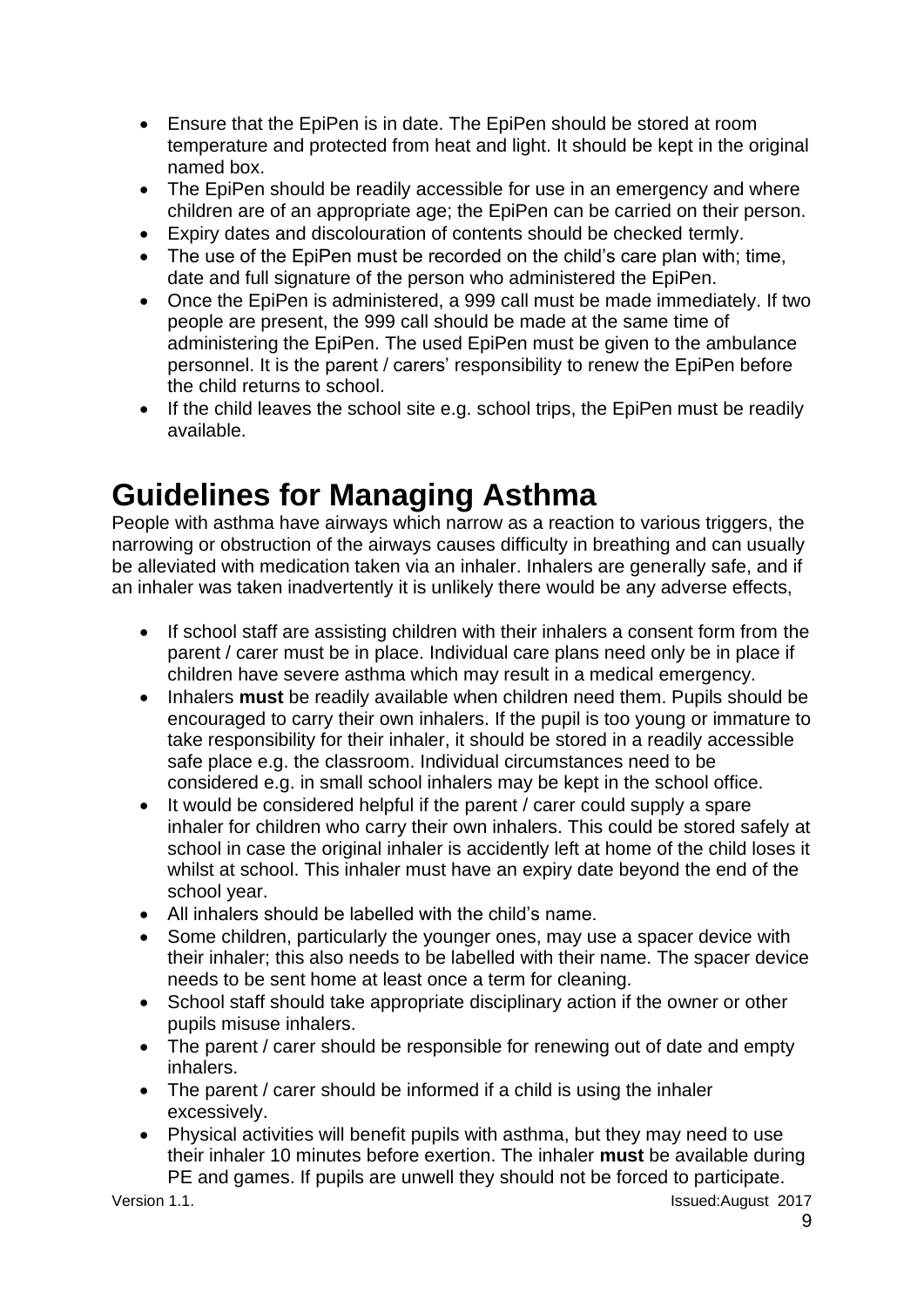- If pupils are going on off-site visits, inhalers **must** still be accessible.
- At Springbank Academy we take on good practice and have a clear out of any inhalers annually (as a minimum). Out of date inhalers, and inhalers no longer needed are returned to the parent / carer.
- Asthma can be triggered by substances found in school e.g. animal fur, glues and hazardous substances. Care should be taken to ensure that any pupil who reacts to these are advised not have contact with these.

### <span id="page-9-0"></span>**Guidelines for Managing Hypo glycaemia (Hypo's or Low Blood Sugar) in Pupils who have Diabetes.**

Diabetes is a condition where the person's normal hormonal mechanisms do not control their blood sugar levels. In the majority of children the condition is controlled by insulin injections and diet. Injections may need to be given during school hours, and some older children may need to inject during school hours. Staff are offered training on diabetes and how to prevent the occurrence of hypoglycaemia. Only staff who have volunteered and have been designated as appropriate by the Head Teacher administer treatment for hypoglycaemic episodes.

### <span id="page-9-1"></span>**To prevent "hypo's" – the appropriate adult should check:**

- 1. There is a care plan and consent form in place. It will be completed at the training sessions in conjunction with staff and parent / carer. Staff should be familiar with pupil's individual symptoms of a "hypo". This will be recorded in the care plan.
- 2. Pupils are allowed to eat regularly during the day. This may include eating snacks during class time or prior to exercise. Meals should not be unduly delayed e.g. due to extra-curricular activities at lunchtimes of detention sessions. Off-site activities e.g. visits, overnight stays, will require additional planning and liaison with the parent / carer.

### <span id="page-9-2"></span>**To treat "hypo's":**

- If a meal or snack is missed, or after strenuous activity or sometimes even for no apparent reason, the pupil may experience a "hypo". Symptoms may include sweating, pale skin, confusion and slurred speech.
- Treatment for a "hypo" might be different for each child, but will be either dextrose tablets, or sugary drink, chocolate bar or hypo stop (dextrose gel), as per care plan. Whichever treatment is used, it should be readily available and not locked away. Many children will carry the treatment with them. Expiry dates will be checked each term.
- It is the responsibility of the parent / carer to ensure appropriate treatment is available. Once the child has recovered a slower acting starchy food such as biscuits and milk should be given. If the child is very drowsy, unconscious or fitting, a 999 call must be made and the child put in the recovery position. Do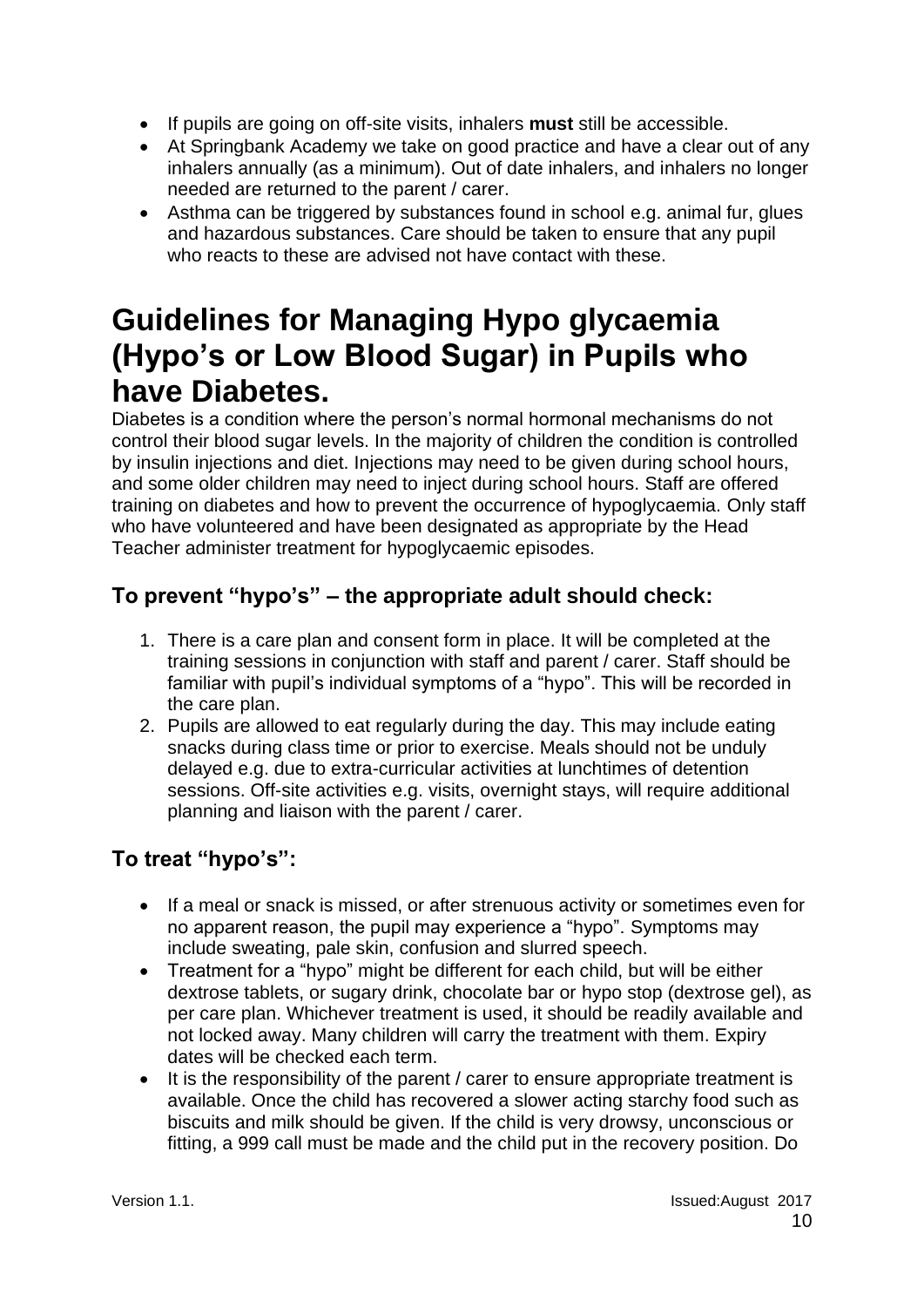not attempt oral-treatment. The parent / carer should be informed of "hypo's" where staff have issued treatment in accordance with the care plan.

### <span id="page-10-0"></span>**If Hypo stop has been provided:**

The care plan should be available. Hypo stop is squeezed into the side of the mouth and rubbed into the gums, where it will be absorbed by the bloodstream. The use of Hypo stop must be recorded on the child's care plan with the time, date and full signature of the person who administered it. It is the responsibility of the parent / carer to renew the Hypo stop when it has been used.

### **Do not use Hypo stop if the child is unconscious.**

### <span id="page-10-1"></span>**Guidelines for Managing Cancer**

Children and young people with cancer aged 0-18 are treated in a specialist treatment centre. Often these are many miles from where they live, though they may receive some care closer to home. When a child or young person is diagnosed with cancer, their medical team puts together an individual treatment plan that takes into account:

- The type of cancer they have
- Its stage (such as how big the tumour is or how far it has spread)
- Their general health

The three main ways to treat cancer are:

- Chemotherapy
- Surgery
- Radiotherapy

A treatment plan may include just one of these treatments, or a combination. Children and young people may be in hospital for long periods of time, or they may have short stays and be out of hospital a fair amount. It depends on the type of cancer, their treatment and how their body reacts to the treatment.

Some can attend school while treatment continues. When cancer is under control, or in remission, children and young people usually feel well and rarely show signs of being unwell. If cancer returns after a period of remission, this is known as relapse.

Treatment for cancer can also have an emotional and psychological impact. Children and young people may find it more difficult to cope with learning, returning to school and relationships with other pupils. They may have spent more time in adult company, having more adult-like conversations than usual, gaining new life experiences and maturing beyond their peers.

Treatment for cancer can last a short or long time (typically anything from six months to three years), so a child or young person may have periods out of school, some planned (for treatment) and other unplanned (for example, due to acquired infections).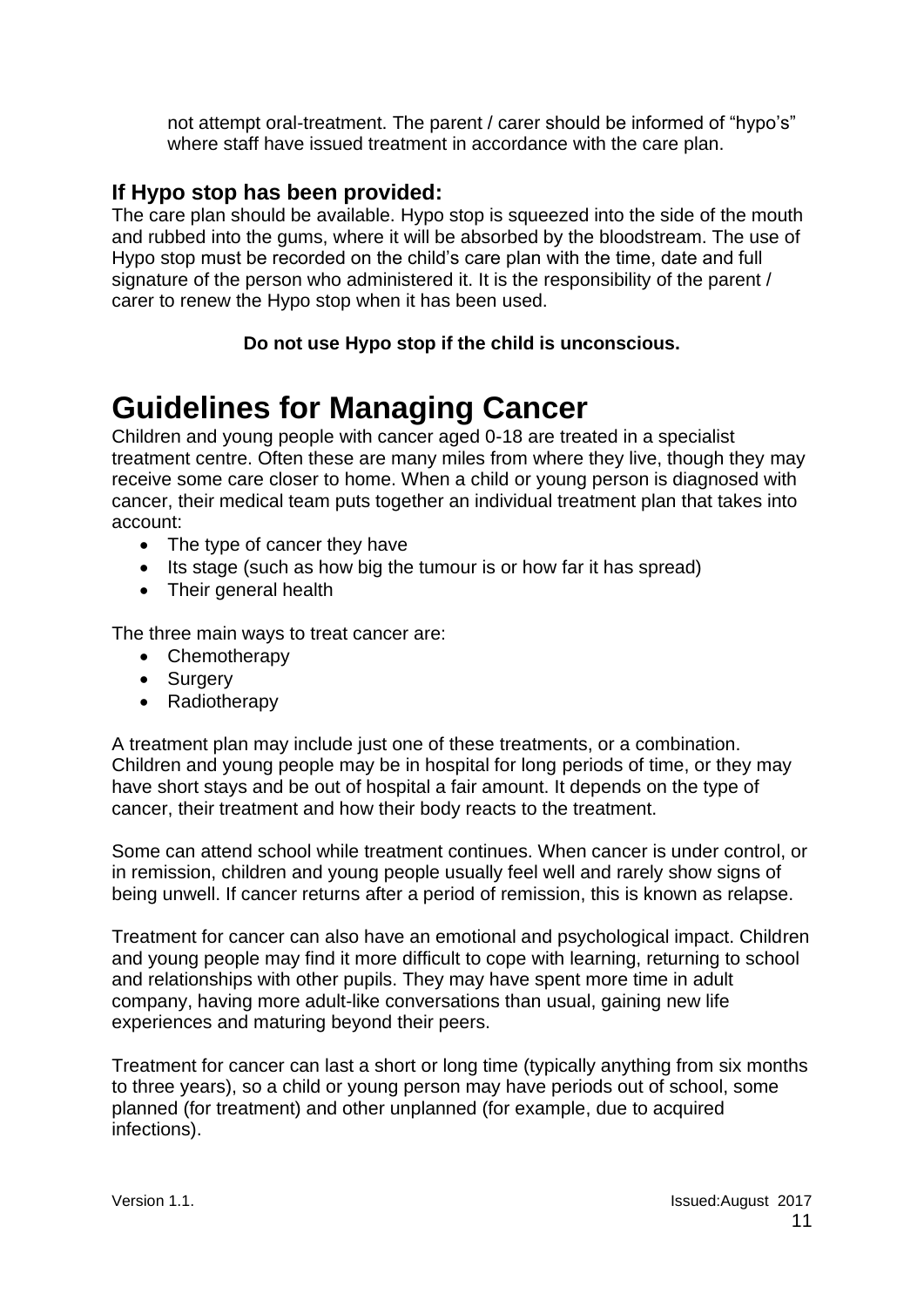When they return to school your pupil may have physical differences due to treatment side effects. These can include:

- Hair loss
- Weight gain/loss
- Increased tiredness

There may also be longer term effects such as being less able to grasp concepts and retain ideas, or they may be coping with the effects of surgery.

### <span id="page-11-0"></span>**Falling Behind with Work**

Children and young people with cancer can worry that they have slipped behind their peers, especially older children doing exam courses. Young children may also worry more than they want to say. The school, and the child or young person's parent / carer, should be able to reassure them and if necessary arrange extra teaching or support in class.

Teachers may need to adjust their expectations of academic performance because of their child or young person's gaps in knowledge, reduced energy, confidence or changes in ability.

Staff may need to explicitly teach the pupil strategies to help with concentration and memory, and the pupil may initially need longer to process new concepts.

Wherever possible the child should be enabled to stop in the same ability sets as before, unless they specifically want to change groups. Regularly revise the pupil's timetable and school day as necessary.

### <span id="page-11-1"></span>**Having a Key Person at School**

It's helpful to have one "key" adult that the pupil can go to if they are upset or finding school difficult, plus a "plan B" person for times when the usual person is not available. In secondary schools, you can also give the pupil a card which enables them to leave class without having to explain too much.

### <span id="page-11-2"></span>**Physical Activity**

Make arrangements for the child or young person to move around the school easily e.g. allow them to leave lessons five minutes early to avoid the rush. Arrange for the pupil to have a buddy to carry their bags and for them to have access to lifts.

Some pupils may not want to be left out during PE despite tiredness or other physical limitations. Include the pupil as far as possible e.g. allow them to take part for 20 minutes rather than the full session, or find other ways for them to participate e.g. as referee or scorer. Their family will be aware if there are specific restrictions on taking part in PE due to medical devices or vulnerability.

### <span id="page-11-3"></span>**Briefing Staff**

Ensure that all staff, including lunchtime supervisors have been briefed on key information.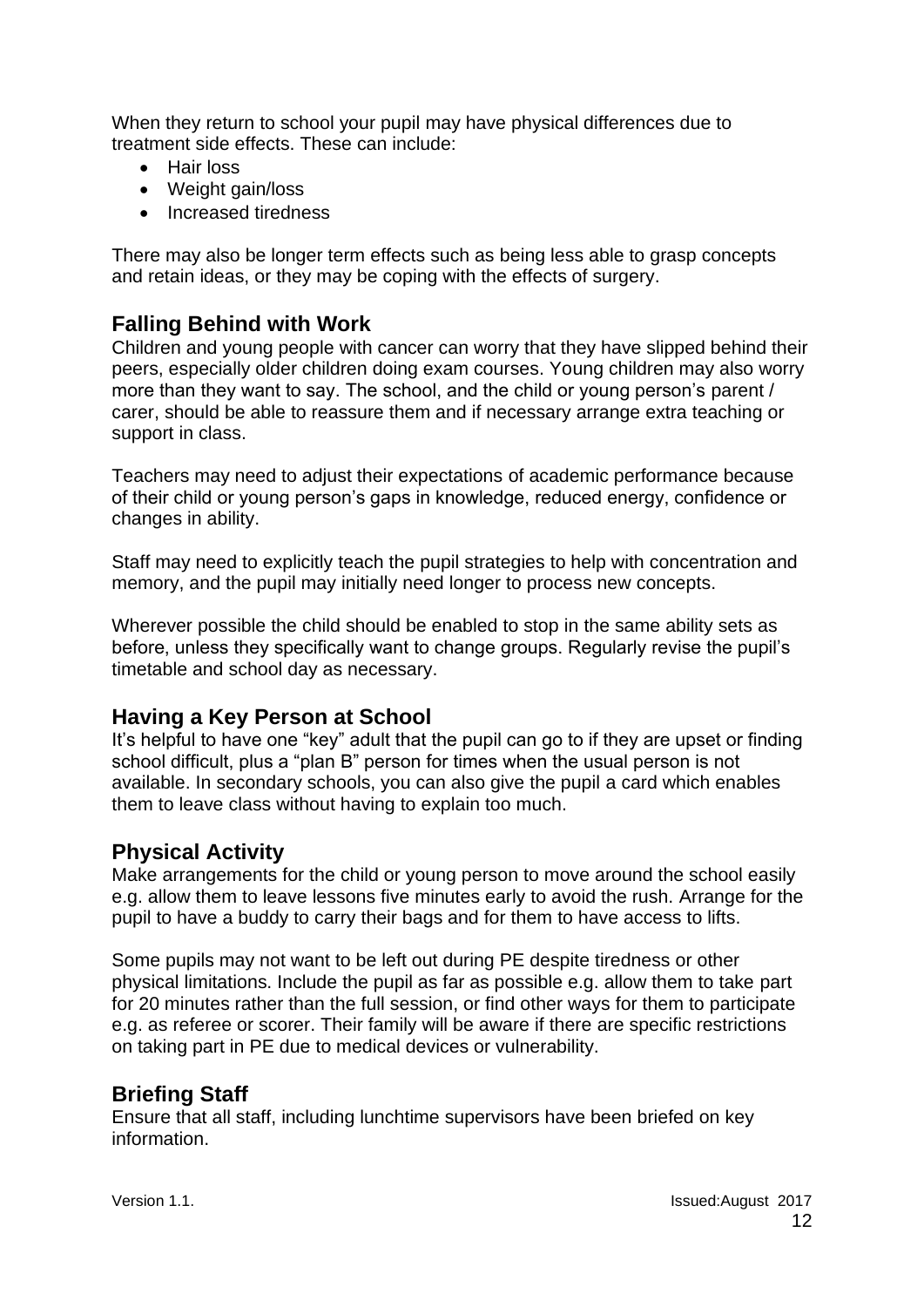If staff are concerned about the pupil, it is important that they phone the parent / carer to discuss the significance of signs or symptoms. The parent / carer can collect the child and seek further medical advice if necessary.

It would be rare for there to be an acute emergency, but if this occurs (as with any child) call 999 for an ambulance, and ensure that the crew are aware that the child or young person is on, or has recently finished cancer treatment.

Circulate letters about infection risks when requested by the child's family or health professionals. Inform other school staff about long-term effects, such as fatigue, difficulty with memory or physical changes.

### <span id="page-12-0"></span>**Further Information and Guidance**

**Asthma UK** [www.asthma.org.uk](http://www.asthma.org.uk/)

**Diabetes UK** [www.diabetes.org.uk](http://www.diabetes.org.uk/)

**Epilepsy Action** [www.epilespy.org.uk](http://www.epilespy.org.uk/)

**CLIC Sargent (Cancer)** [www.clicsargent.org.uk](http://www.clicsargent.org.uk/)

# <span id="page-12-1"></span>**Appendices**

**Appendix 1: Individual Assessment Health Care Plan**

**Appendix 2: Medication Form**

**Appendix 3: Administration of Medicines Record Form**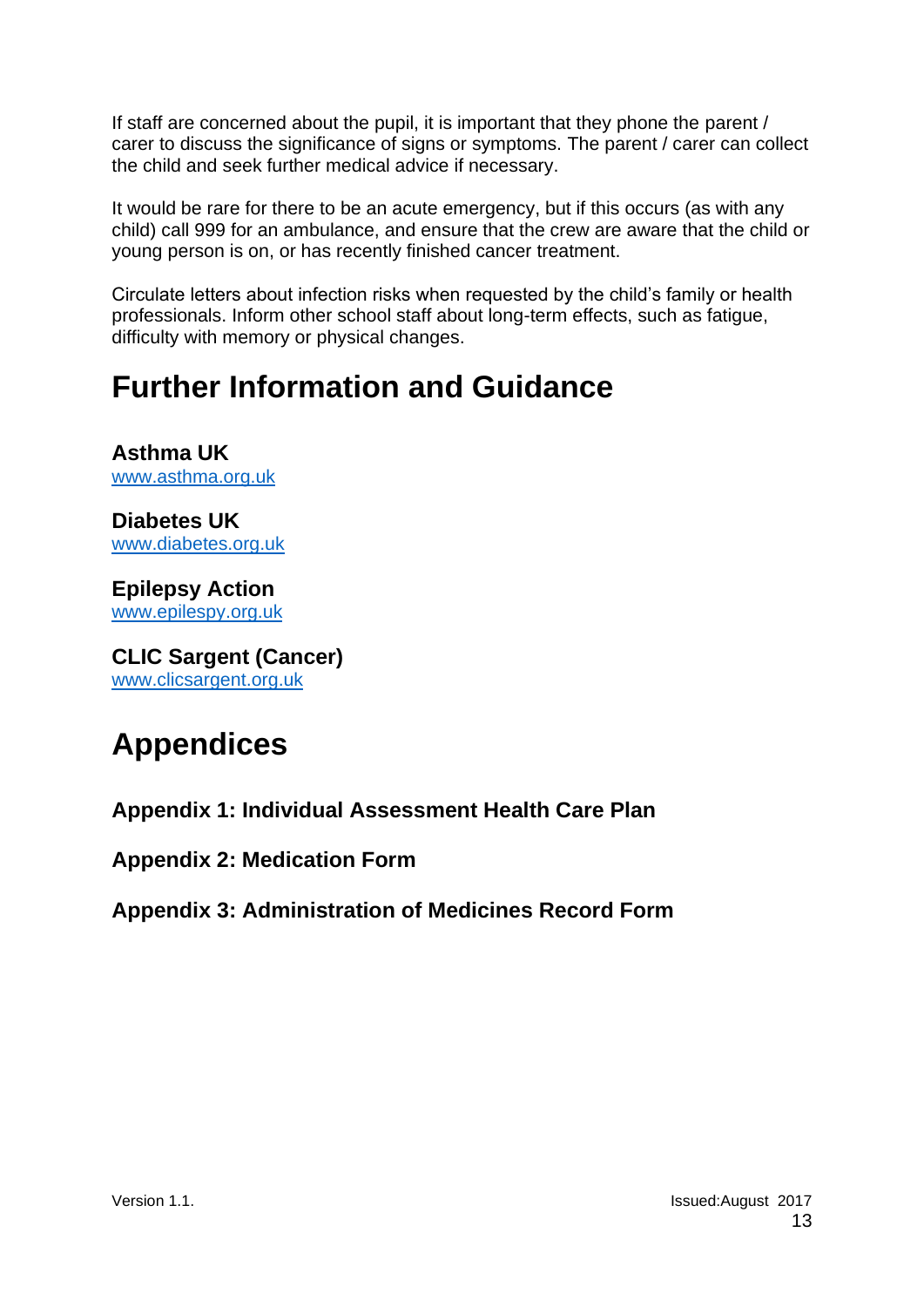# Individual Assessment Health Care Plan

| Name of school/setting         | Springbank Academy |
|--------------------------------|--------------------|
| Child's name                   |                    |
| Group/class/form               |                    |
| Date of birth                  |                    |
| Child's address                |                    |
| Medical diagnosis or condition |                    |
| Date                           |                    |
| Review date                    |                    |
|                                |                    |

#### **Family Contact Information**

| Name                  |  |
|-----------------------|--|
| Relationship to child |  |
| (mobile)              |  |
| Name                  |  |
| Relationship to child |  |
| (mobile)              |  |
|                       |  |

#### **Clinic/Hospital Contact**

| Name      |  |
|-----------|--|
| Phone no. |  |

### **G.P.**

Name

Phone no.

Who is responsible for providing support in school

Class teacher, first aider.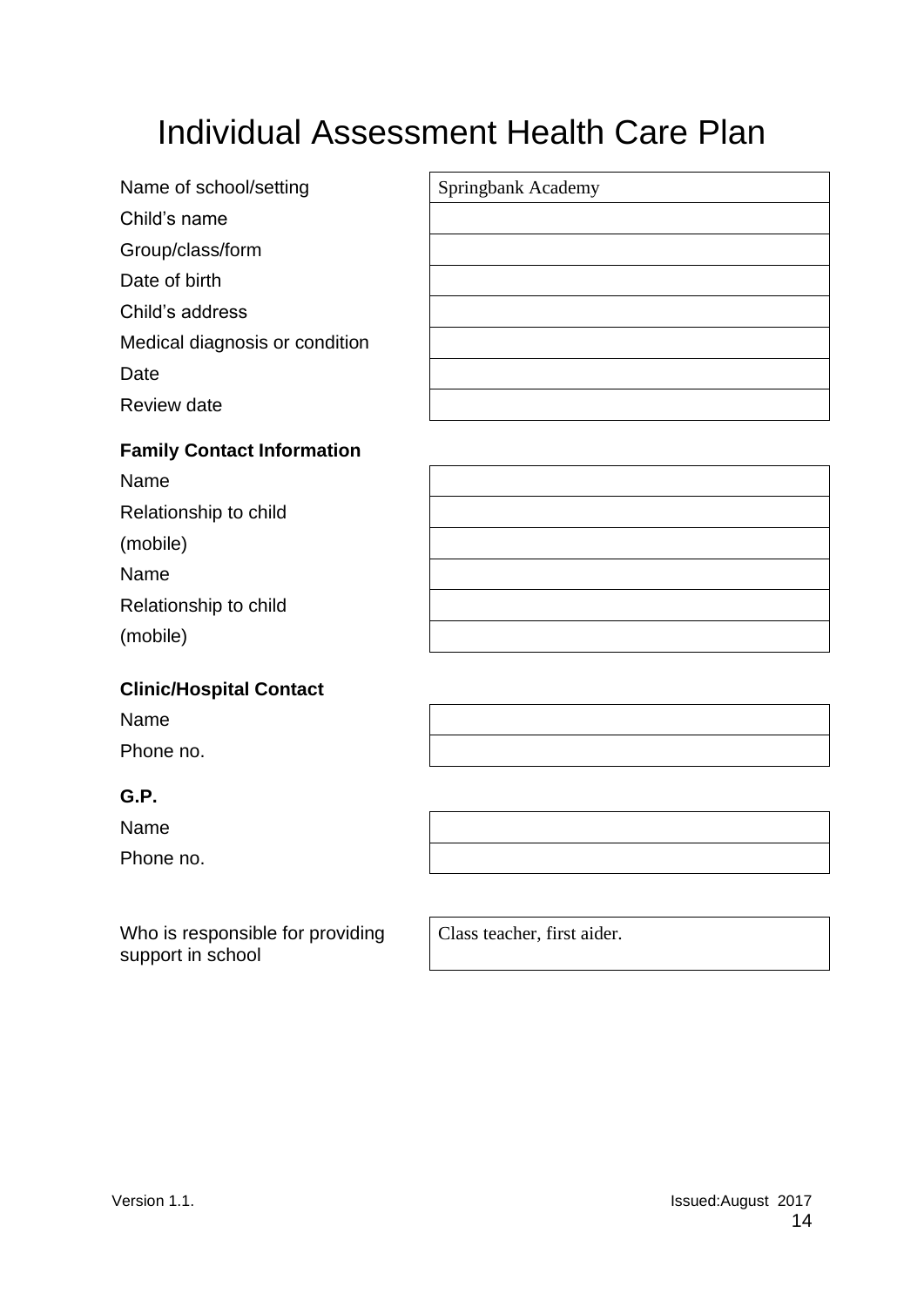Describe medical needs and give details of child's symptoms, triggers, signs, treatments, facilities, equipment or devices, environmental issues etc

Name of medication, dose, method of administration, when to be taken, side effects, contra-indications, administered by/self-administered with/without supervision

Daily care requirements

• .

•

• •

Specific support for the pupil's educational, social and emotional needs

•

Arrangements for school visits/trips etc

N/A

Other information

Describe what constitutes an emergency, and the action to take if this occurs

N/A

Who is responsible in an emergency *(state if different for off-site activities)*

Mrs Vaccari

Plan developed with

Staff training needed/undertaken – who, what, when

Form copied to

Parents, class teacher, file

Signed: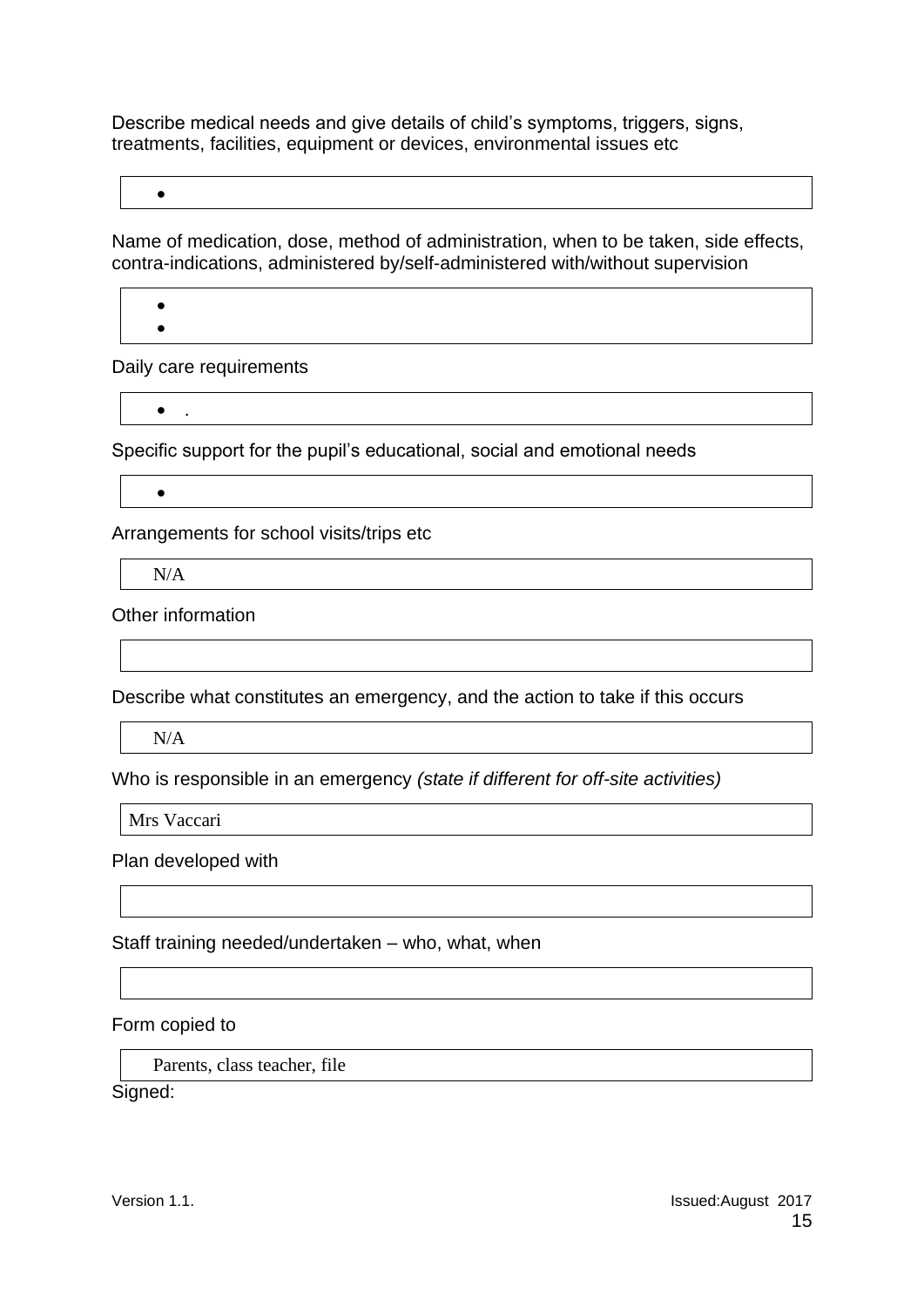

### **SPRINGBANK Academy**

 Peacock Drive, Eastwood, Nottingham, NG16 3HW Head Teacher: Mrs. Julie Vaccari Tel:01773 762277 E-mail: office@springbank.academy

.+

### Medication Form

| <b>DETAILS</b>                                                                                                                                                             |  |  |  |  |
|----------------------------------------------------------------------------------------------------------------------------------------------------------------------------|--|--|--|--|
|                                                                                                                                                                            |  |  |  |  |
|                                                                                                                                                                            |  |  |  |  |
| Date of Birth:                                                                                                                                                             |  |  |  |  |
|                                                                                                                                                                            |  |  |  |  |
| <b>MEDICATION</b>                                                                                                                                                          |  |  |  |  |
| Name/Type of Medication(as described on the container)___________________________                                                                                          |  |  |  |  |
| For how long will you be taking this medication: ________________________________                                                                                          |  |  |  |  |
|                                                                                                                                                                            |  |  |  |  |
| <b>Full Directions for Use:</b>                                                                                                                                            |  |  |  |  |
|                                                                                                                                                                            |  |  |  |  |
|                                                                                                                                                                            |  |  |  |  |
|                                                                                                                                                                            |  |  |  |  |
| <b>CONTACT DETAILS</b>                                                                                                                                                     |  |  |  |  |
|                                                                                                                                                                            |  |  |  |  |
|                                                                                                                                                                            |  |  |  |  |
| I understand that I must deliver the medicine personally to a member of the office team and<br>accept that this is a service which the school is not obliged to undertake. |  |  |  |  |
|                                                                                                                                                                            |  |  |  |  |
|                                                                                                                                                                            |  |  |  |  |
|                                                                                                                                                                            |  |  |  |  |